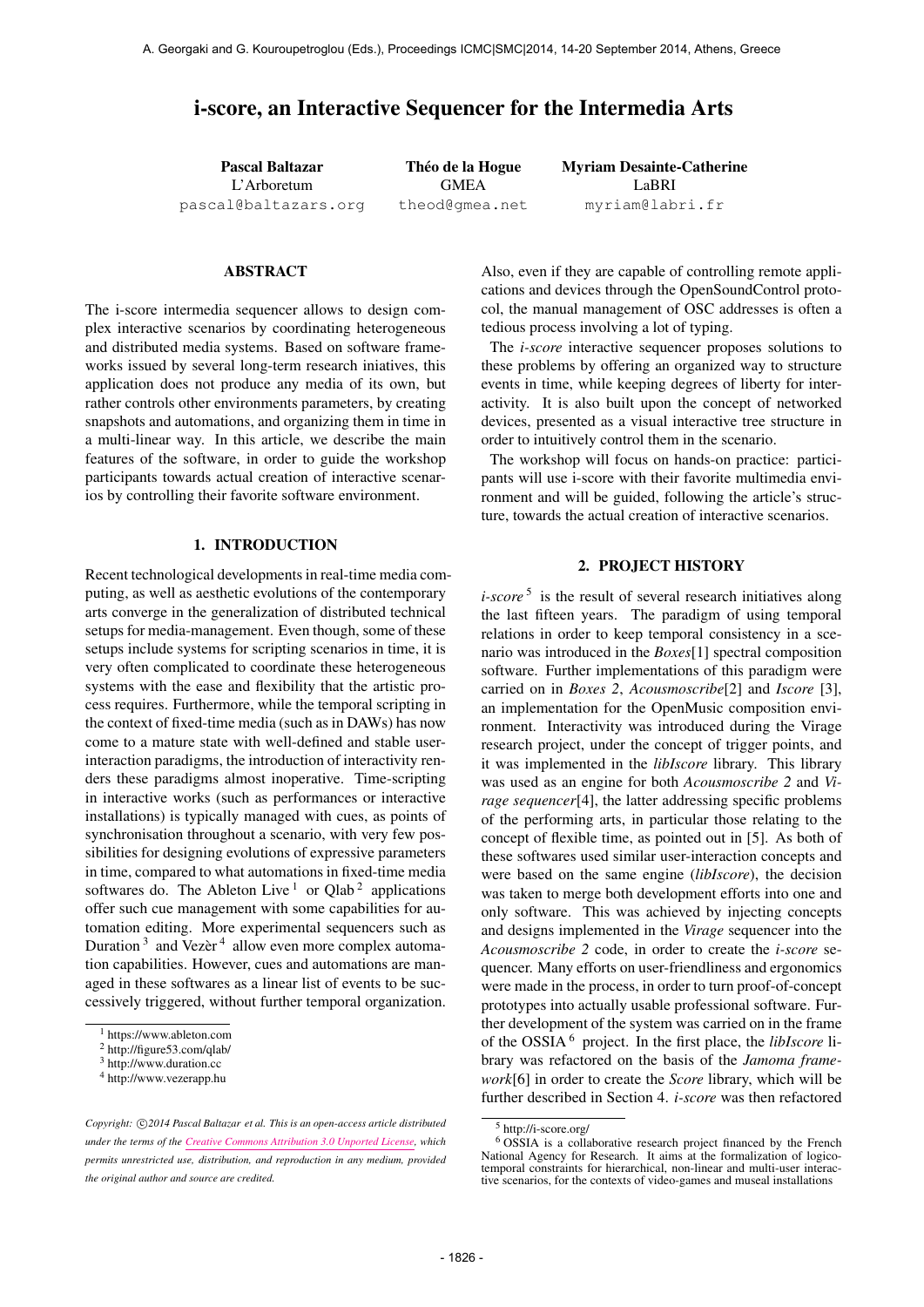upon this library, and extended, along with *Score*, in order to deal with non-linear temporal structures through conditionnal branching. This effort produced the version 0.2 of *i-score* which is discussed in this article and that will be used for the proposed workshop.

### 3. USER INTERFACE

The *i-score* sequencer is an open source<sup>7</sup> standalone application developed in C++ with the Qt<sup>8</sup> cross-platform framework. It is currently available for the Mac, Linux and Android platforms. As mentionned above, and further described in section 4, *i-score* is based on the *Score* and *Modular* frameworks, which provide the majority of the services required for temporal and content management.

In contrast with most sequencers, *i-score* does not produce any media of its own, but rather controls parameters of remote applications, by creating snapshots and automations, and organizing them in time in a multi-linear way. Its design is led with the emphasis on several concerns:

*Speed and responsiveness* in the edition of scenarios: In order to keep the creative workflow as fluid as possible, the interface design allows the user to create states or evolutions (sometimes composed of dozens of parameters) in a matter of seconds. The user can do so by creating a temporal object, associating a set of parameters to it and creating snapshots or interpolations of theirs states in a few clicks, without having to type or manage any text-based content.

*Evolutivity* is then another important matter, as the user must be able to precisely and thoroughly refine its scenarios, in particular by precisely designing automations of parameters. Temporal structure must also be refineable in order to accomodate with the evolutions of the scenario over time, in particular if it interacts with human performers.

*Clarity and intuitivity* are key features in the overall design of the interface, and are kept in mind whenever implementing new features, in order to keep the whole user interface consistant and its look-and-feel as clear and minimalist as possible.

#### 3.1 General presentation



Figure 1. Overview of the i-score sequencer user interface.

*i-score*'s user interface is organized in two sections: a tree-based interface on the left, for managing multiple remote devices' parameters; and a timeline-based interface on the right, allowing to arrange temporal objects in time.

#### 3.2 Content management

As mentioned above, *i-score* controls other environments' parameters. In order for the user to do so, the first step is to declare such an environment, or device in i-score's parlance, by clicking on the [+] button labeled "Add a device" at the bottom of the inspector. A pop-up window will then open, where network parameters of the device can be set up, such as IP, port and protocol. The device, in Minuit, or its descriptive file in OSC, will then be scanned, in order to display its structure as a tree in the inspector.



Figure 2. The devices inspector

The example provided here uses the Jamoma 0.6 for Max patcher described in [7], connected through the Minuit protocol<sup>9</sup>. The elements displayed in the inspector, notably the selection of nodes and the values associated with them, are contextual to the currently selected box. For instance Figure 2 displays the actual content of the "Intro" box of Figure 1. The lines highlighted in blue are those whose parameters are contained in the box's events and/or automations. For instance, the start event of the box contains the values 1. for the samplerateRatio parameter, and 12 for the bitdepth parameter. Other parameter values under the audio node are also contained in the start and end events (as the checkbox indicates), but they are hidden by the folding of the structure under this node. Parameter values can be entered manually by typing them in the appropriate cells. They can also be queried programmatically from the remote device, by selecting a set of nodes and pressing the Start or End buttons on the top of the inspector. When nodes with descendants are selected, the algorithm will recursively query all descendants for values, even when these are hidden from the inspector view by folding them out.

When looking at Figure 1, we can notice that the "Intro" box contains two breakpoint functions, reflected in the inspector by the checkboxes in the column between the start and end values. These automations can be created by sev-

<sup>7</sup> available at<https://github.com/i-score/i-score>

<sup>8</sup> <http://qt-project.org/>

<sup>9</sup> Minuit is a query system based on OSC. Actual connection between i-score and Jamoma is achieved through an interface patcher available on <https://github.com/Minuit/minuit>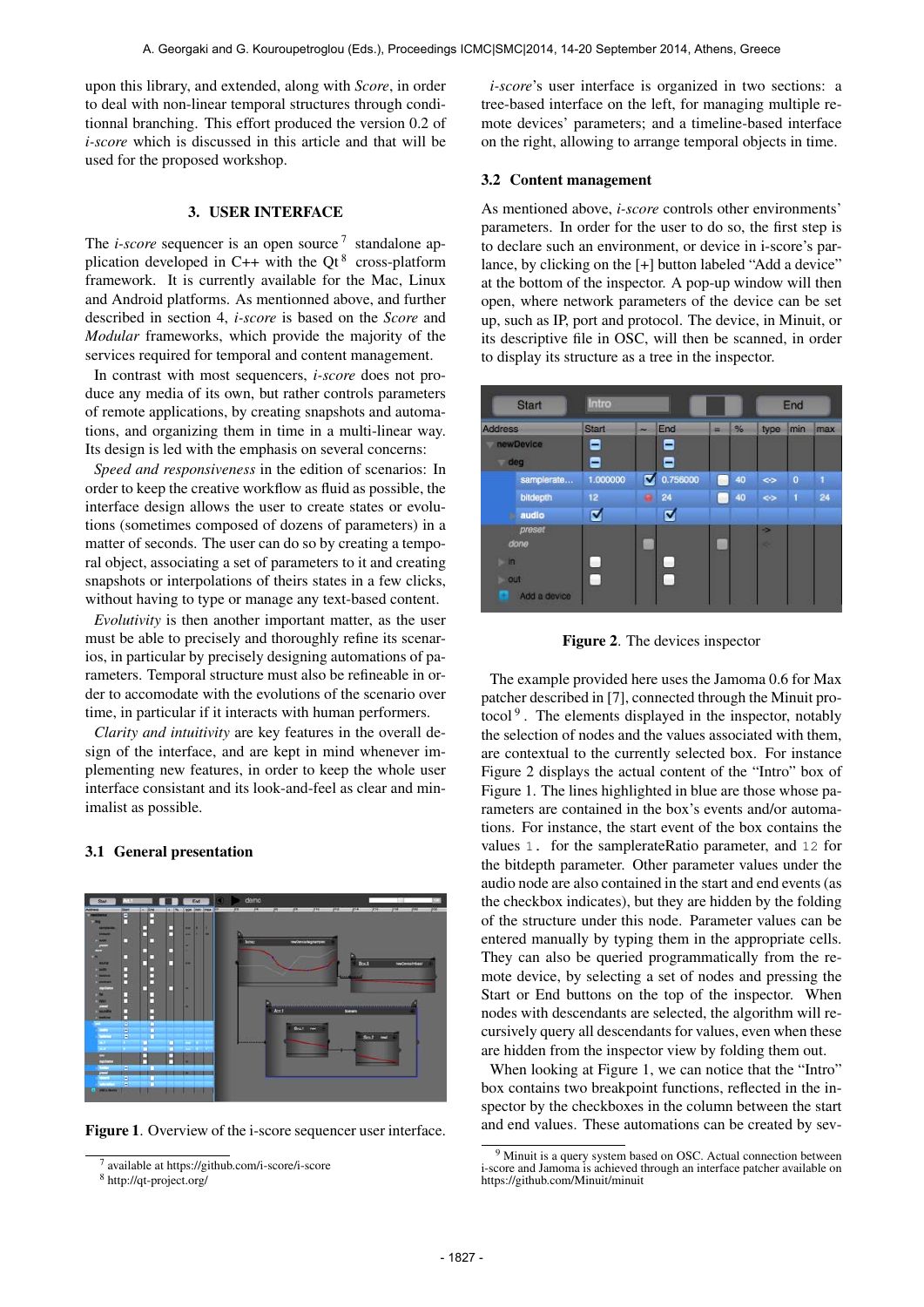eral ways: When differing numerical values of a parameter are assigned to the start and end events of a box, a linear interpolation is automatically created in the interval, which the user can disable by unchecking the automation checkbox. An automation can be created by checking this same checkbox, even if no value is present in the box's events: these will then be automatically filled with the minimum and maximum values of the parameter, displayed in the rightmost column of the inspector. Finally, automations can be recorded live by listening for a remote parameter. This function is enabled during the edition by Command (for Mac) or Control (for Linux) clicking on the checkbox. Then, during the execution, *i-score* will listen for the changes in the selected value(s) and it will record them as an automation. Once created, the automations can be edited in the boxes, by choosing their parameter address in the top-right menu. Points in the breakpoint functions can be moved, added or deleted, and curve coefficients can be edited by shift-clicking on the last point of a segment and dragging up or down. Functions can also be free-hand drawn in the box by holding the Command/Ctrl key.

#### 3.3 Temporal arrangement of objects

The arrangement section is based on the timeline paradigm, as in most media-editing softwares. Time is represented from left to right on the horizontal axis. The vertical axis has no predetermined meaning.

*Temporal objects* (also called *boxes*) can be placed on the timeline, moved and resized. They contain a starting event and an ending event, in which parameter states can be stored. They can also contain temporal processes, such as automations and sub-scenarios.

By default, when creating a box, it will be played at the date which is represented on the timeline. It is then possible to create fixed-time scenarios by simply drawing boxes on the timeline. Execution can be launched by pressing the play button on the top and stopped by pressing the stop button that then replaces it, or alternatively toggled by repeatedly pressing the space bar. Execution can be started from any date by clicking on the time ruler on the top and pressing play. In this case, all previous content of the scenario will be compiled and dumped just before actually starting the execution, in order to start from a similar state of the system as if the scenario had been played normally from its beginning. During execution, the global speed (or clockrate) of the scenario can be changed on the fly, by dragging the slider on the top, or by sending a numerical value to its associated OSC address.

It is also possible to detach the execution of a particular box from the fixed flow of time, thus rendering it interactive, by adding *trigger points* at its beginning or end. This is easily done by clicking on the small oval quarter on the top corners of the box, which will create triangles representing the trigger points. At execution time, these trigger points, and thus the execution of the associated boxes, can be triggered manually by clicking onto them, or by hitting the right arrow or one of the number keys. Available trigger points will be associated with number keys based on their respective dates: the earlier one will be triggerable with the 0 key, the next one with the 1 key, and so on. Trigger points can also be triggered remotely by listening to a remote or local address and/or evaluating expressions based on values of remote or local parameters.

Relative positions of boxes can be organized in time and maintained by temporal relations. This is useful for fixedtime scenarios (i.e. without trigger points) in order to maintain the temporal consistency of a scenario while moving parts of it or when inserting new objects inbetween existing ones. In the absence of trigger points, relations are considered rigid, and represent a constant duration, that can be modified by the user during the edition by click-dragging them horizontally. At execution time, these rigid relations' durations will always be respected.

When the end of a relation is connected to an interactive event (i.e. associated with a trigger point), it becomes flexible. This is represented by a discontinuous line. Even if it is represented with a certain length on the timeline, such a flexible relation has no predetermined duration, as its end will be interactively triggered during the execution. It is however possible to restrict this duration to a bound interval. This is achieved by setting minimum and/or a maximum bounds to the relation. The minimum bound is always accessible for edition: it is placed by default at the very beginning of the relation and can be moved by dragging it to the desired duration. During execution, this minimum bound will prevent the trigger point to be triggered before the chosen duration. In order to make the maximum bound appear, the user needs to double-click on the relation, and is then able to drag it to the desired duration. At execution time, conversely to the minimum bound, if the trigger point is not yet triggered when the maximum duration is elapsed, it will then be automatically triggered.

Alternatively to the temporal relations, events can be linked by logical relations. By pressing the alt key while creating a relation, the user is able to create a conditionnal relation between two or more events, which will also create a trigger point on each of the related events. At execution-time, all expressions of the conditionnaly-related events will be evaluated simultaneously. Those being true will be triggered, the others will be disposed of, as well as their successors, thus creating diverging branches in the scenario.

### 4. A SHAREABLE ENGINE

The *i-score* engine is based on two C++ libraries: *Score* 10 and *Modular*<sup>11</sup>, which respectively offer services for temporal organization and devices management.

#### 4.1 Score

The *Score* library is organized in four main classes : *Time-Event*, *TimeCondition*, *TimeProcess* and *TimeContainer*. The *TimeEvent* class has an indicative date, a status (waiting, pending, happened, disposed) and can refer to states to recall when it is actived. The *TimeCondition* class takes care of i-score's trigger points with an event table classified by *Expressions*, which are evaluated in order to activate

<sup>10</sup> https://github.com/OSSIA/Score

<sup>11</sup> https://github.com/jamoma/JamomaCore/tree/master/Modular